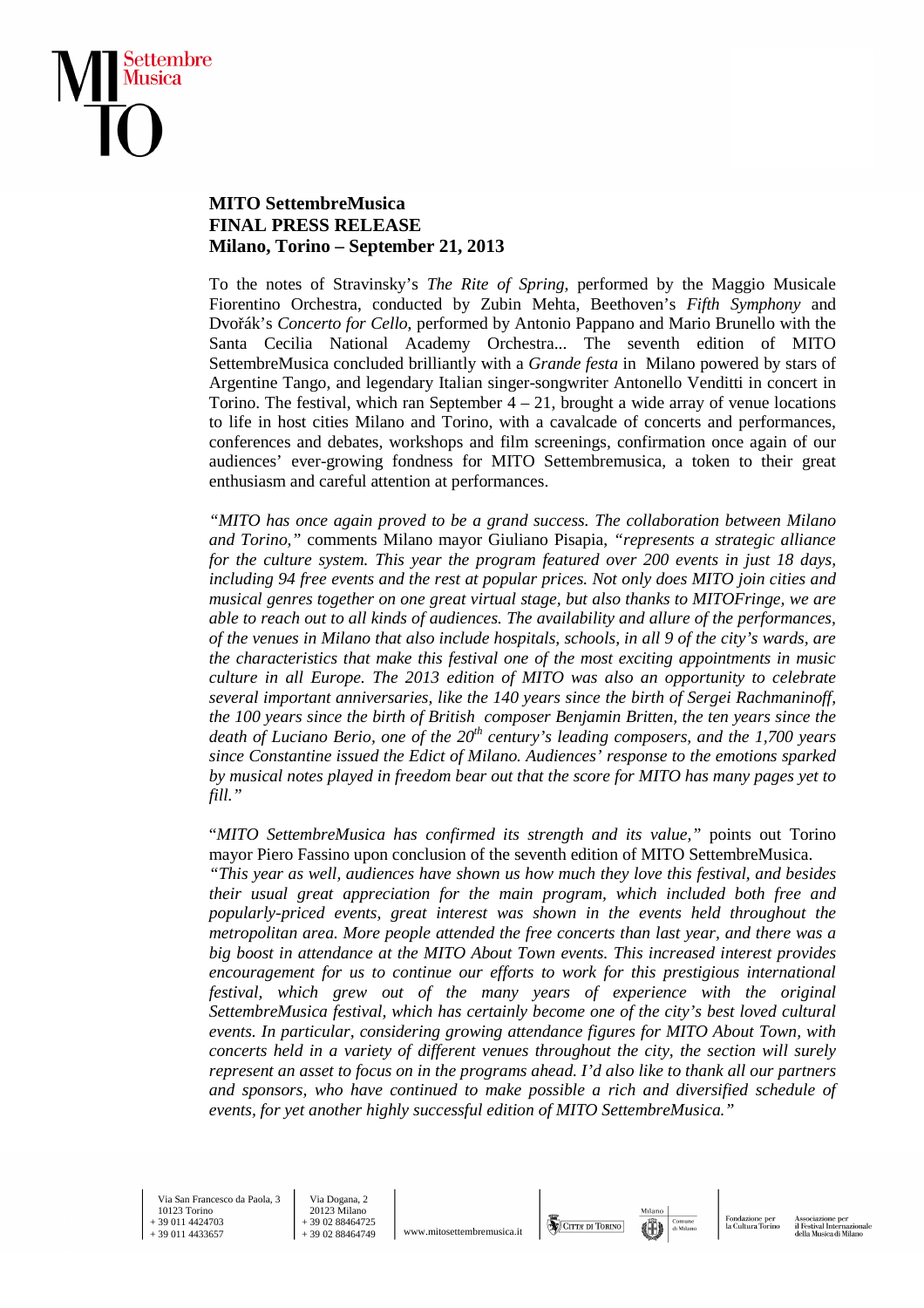

*"The success of this edition of the festival,"* adds MITO SettembreMusica Vice President Francesco Micheli, *"shows what high-quality music does to make this city more attractive, as happens in Salzburg or Lucerne. In our case, also putting the spotlight on lots of venues outside the usual circuits in Milano and Torino, thus contributing to the polycentric development of the two host cities. It also promotes a dialogue between different artistic expressions, which is necessary and which people are increasingly attuned to. Like listening to great music in centuries-old churches built by great architects, alongside masterpieces of figurative art, or in lots of other city locations that deserve to be rediscovered."* 

The 18 days of MITO SettembreMusica featured 209 events in all, 94 of which were free, at 99 venues in Milano and Torino, for 122,000 total admissions. The festival saw the participation of more than 2,900 artists from 25 countries.

The great influx of audiences in both host cities underscores, even in a time of economic crisis, the great desire for high-quality music and high-profile cultural events, proof that the festival's artistic and organizational formula is a wining one. This means that even at difficult moments, or especially at such times, culture remains a real collective need that appeals to and draws in tens of thousands of fans and admirers of every age.

Thanks to MITO SettembreMusica's continuous commitment to bringing high-quality music to mass audiences, this year's edition of the festival proved a hit with both free concerts, where crowds were awed as they followed intense and complex repertoires, and paid-admission events, where attendance figures were up.

MITO SettembreMusica is also a magnet for tourism – as recounted by the American couple that's been coming back to enjoy the festival every year for the past 6 years, after stumbling upon it by chance while traveling in Italy: *"This is amazing, these wonderful artists, so long a time. And really such a very nice city, we listen to this wonderful music. Thank you for MITO, we will come as long as we can"* (*link* to video interview)

Among the most successful performances: two concerts by the St. Petersburg Philharmonic Orchestra, conducted by Yuri Temirkanov, featuring young Italian piano star Federico Colli; a cycle dedicated to Rachmaninoff, played by pianists from the Incontri col Maestro Piano Academy; the concert featuring the Santa Cecilia National Academy Orchestra, conducted by Antonio Pappano, plus Salvatore Accardo, Uto Ughi, George Benjamin and the Maggio Musicale Fiorentino Orchestra, conducted by Zubin Mehta.

For the first time ever, MITO SettembreMusica conducted music workshops for children in both host cities, and all 14 children's performances in Milano and Torino, held every Saturday and Sunday for the duration of the festival, were sold out.

A fine turnout as well for the Bike'n'Jazz green concerts in Milano, with electric energy supplied directly by MITO's pedal-pushing audiences in Piazza San Fedele and other locations.

This year MITO SettembreMusica was once again proud to present off-program events in the MITOFringe and MITO About Town sections, 93 concerts in all.

In June, MITOFringe served up 20 concerts in all 9 wards of Milano. Venues included libraries, social centers, parks and other off-track locations that have become "classics" in this very special MITO SettembreMusica concert series.

In September, along with 18 main-program concerts held in Torino's outlying districts, MITO About Town provided 73 off-program performances in unlikely but very much socially relevant venues that included hospitals, detention centers, rest homes, psychiatric